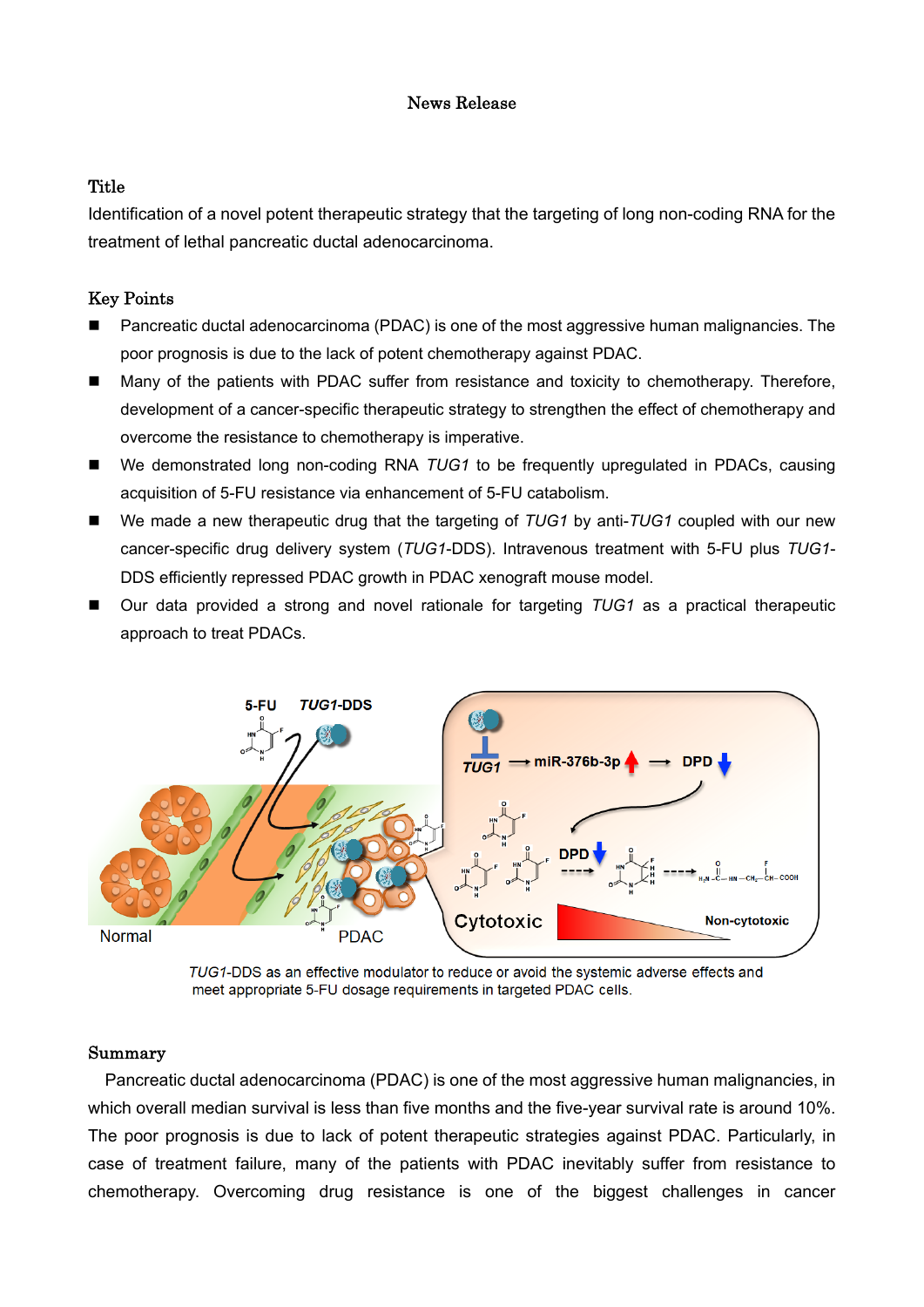chemotherapy. In this study, we examine whether targeting the long non-coding RNA *TUG1* could be an effective therapeutic approach to overcome drug resistance in PDAC. We demonstrated *TUG1* to be frequently upregulated in PDACs, causing acquisition of 5-FU resistance via enhancement of 5-FU catabolism. We made a new therapeutic drug that the targeting of *TUG1* by anti-*TUG1* coupled with our new cancer-specific drug delivery system (*TUG1*-DDS). Intravenous treatment with *TUG1*-DDS and 5-FU significantly suppressed PDAC tumor growth compared to 5-FU treatment alone. This novel approach using *TUG1*-DDS in combination with 5-FU may serve as an effective therapeutic option to attenuate DPD activity and meet appropriate 5-FU dosage requirements in targeted PDAC cells, which can reduce the systemic adverse effects of chemotherapy.

#### Research Background

Pancreatic ductal adenocarcinoma (PDAC) is one of the most aggressive human malignancies. Although surgical resection is the only curative therapy for PDAC, only 20% of patients are considered to be a candidate for surgical resection. Almost of patients with PDAC have undergone 5-FU or Gemcitabine based chemotherapy. The overall survival of patients receiving that chemotherapy is still less than a year. Furthermore, many of the patients with PDAC suffer from resistance and toxicity to chemotherapy. In this study, we aim to elucidate the mechanism of resistance to chemotherapy and to identify a cancer-specific therapeutic strategy to strengthen the effect of chemotherapy.

#### Research Results

*TUG1* was expressed at significantly higher levels across PDAC tissues compared to normal pancreatic tissues. Mechanistically, *TUG1* antagonized miR-376b-3p and upregulated DPD. Only a small fraction of 5-FU is converted into cytotoxic metabolites intracellularly, while 80% of 5-FU is catabolized to the non-cytotoxic metabolites by the enzymatic activity of DPD. There is a consistent relationship between the enzymatic activity of DPD and pharmacological activity of 5-FU. Therefore, aberrant upregulation of DPD might be the key determinants of resistance to 5-FU in PDACs. Our results showed that *TUG1* depletion induced

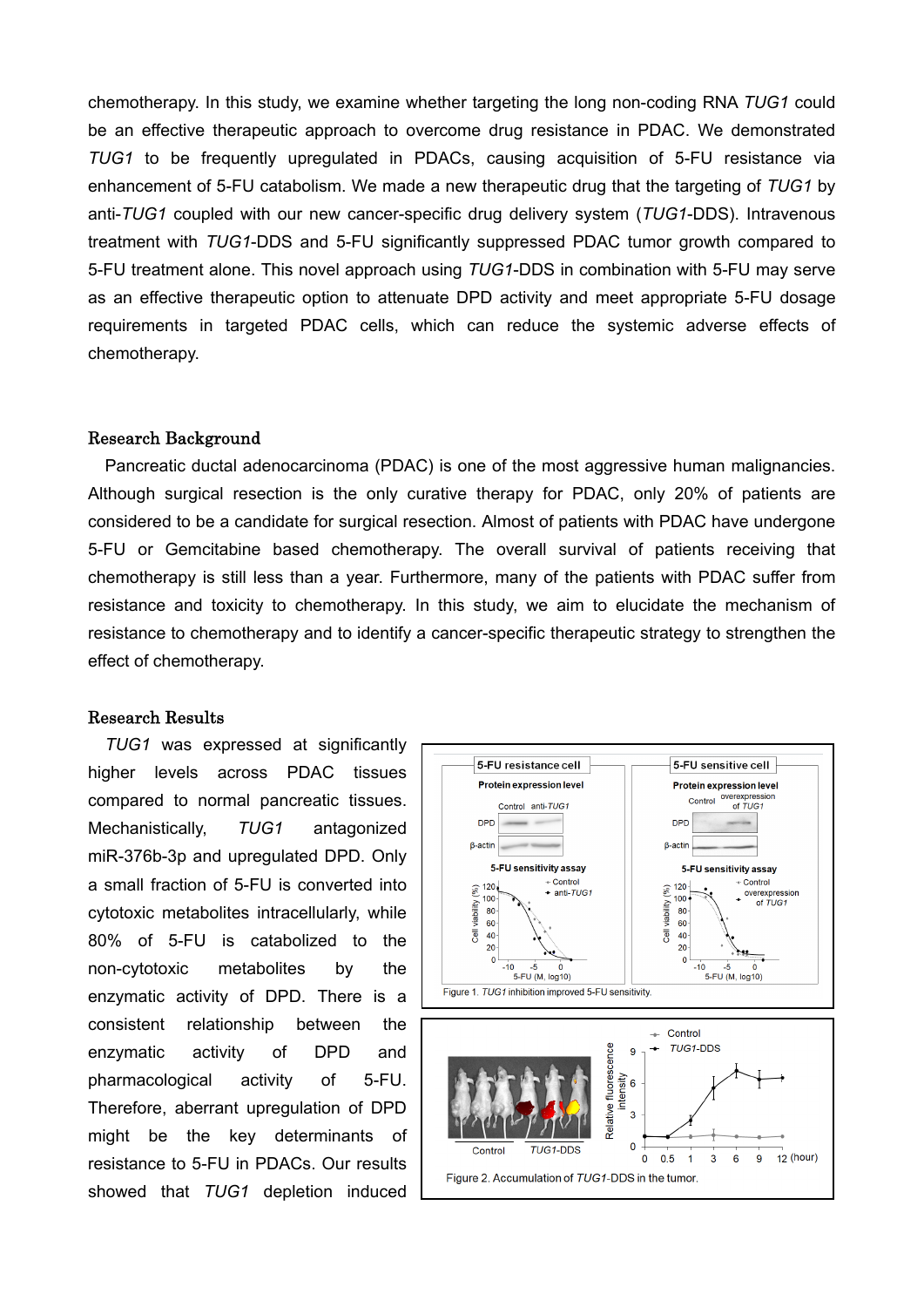susceptibility to 5-FU together with a decreased DPD expression in 5-FU resistant pancreatic cell, whereas overexpression of *TUG1* acquired resistance to 5-FU together with an increased DPD expression in 5-FU sensitive cell (Figure 1). We demonstrated *TUG1*-miR376b-3p-DPD axis to be frequently dysregulated in PDACs, causing acquisition of 5-FU resistance via enhancement of 5-FU catabolism. Next, we made a new therapeutic drug that the targeting of *TUG1* by anti-*TUG1* coupled with cancer-specific drug delivery system (*TUG1*-DDS). We found *TUG1*-DDS to accumulate in tumor cells (Figure 2). Finally, we examined the effect of combination therapy with 5-FU and *TUG1*-DDS in PDAC xenograft mouse model. Remarkably, combination therapy using 5-FU and *TUG1*-DDS further suppressed the tumor growth than 5-FU alone (Figure 3).



## Research Summary and Future Perspective

In the current study, we demonstrated *TUG1*-miR376b-3p-DPD axis to be frequently dysregulated in PDACs, causing acquisition of 5-FU resistance via enhancement of 5-FU catabolism. Treatment with *TUG1*-DDS, which can reduce or avoid the systemic adverse effects, combined with 5-FU-based chemotherapy, might be a promising therapeutic approach against PDACs, particularly those with resistance to 5-FU.

We aim to perform clinical trial of a *TUG1*-DDS for patients with PDAC in order to demonstrate that inhibition of *TUG1* is a practical therapeutic approach for PDAC with patients (Figure 4).